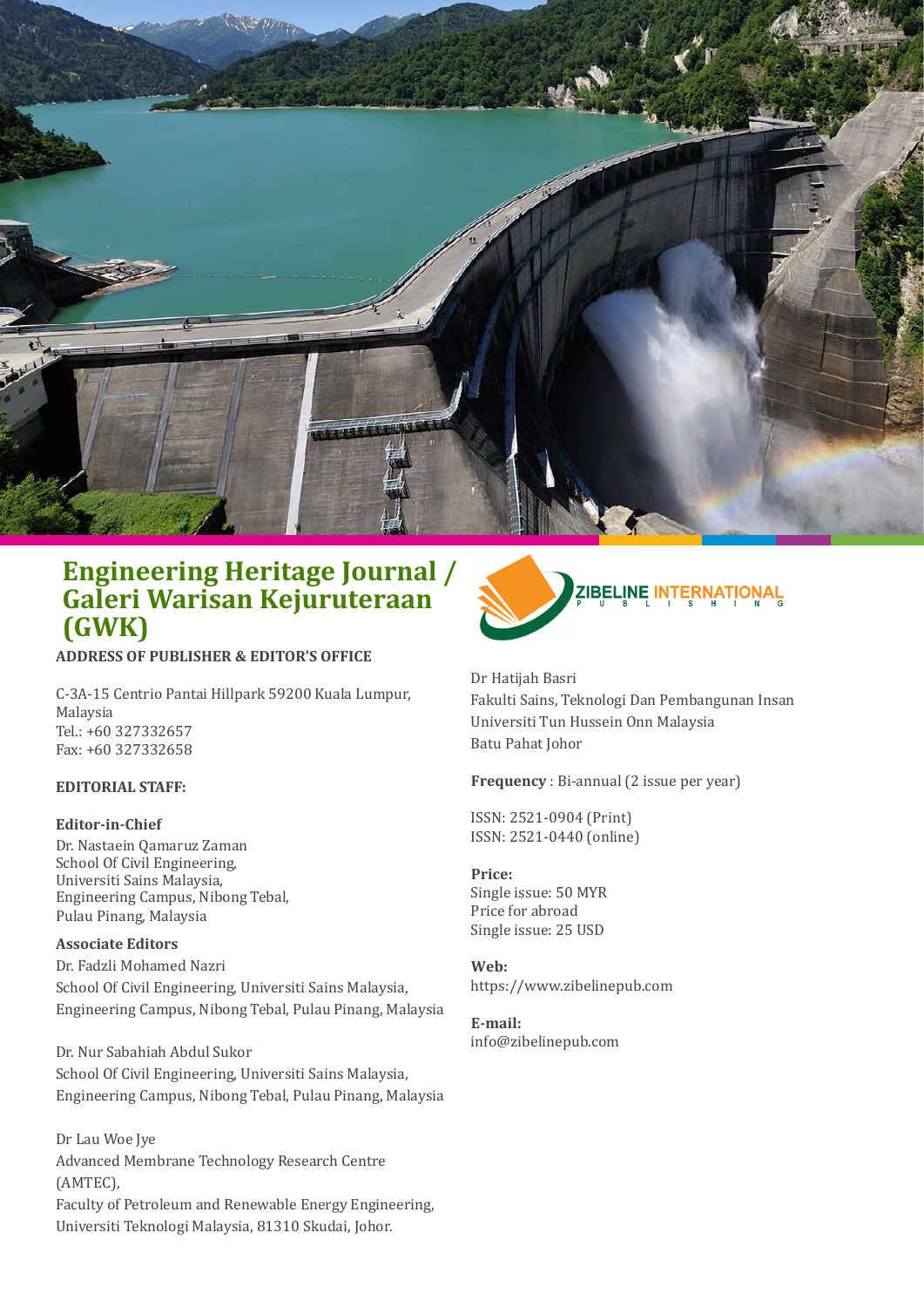

## **Contents**

|   | Editorial                                                                                                                                    |           |
|---|----------------------------------------------------------------------------------------------------------------------------------------------|-----------|
|   | ANALYSIS OF PASSENGERS' ACCESS AND EGRESS CHARACTERISTICS TO<br>THE TRAIN STATION                                                            | $1 - 4$   |
| 2 | INFLUENCE OF SEED LOADS ON START UP OF MODIFIED ANAEROBIC<br>HYBRID BAFFLED (MAHB) REACTOR TREATING RECYCLED PAPER<br>WASTEWATER             | $5-9$     |
| 3 | COMPARISON BETWEEN MEASURED TRAFFIC NOISE IN KLANG VALLEY,<br><b>MALAYSIA AND EXISTING PREDICTION MODELS</b>                                 | $10 - 14$ |
| 4 | VALIDATION OF MICROSCOPIC DYNAMICS OF GROUPING PEDESTRIANS<br>BEHAVIOR: FROM OBSERVATION TO MODELING AND SIMULATION                          | $15 - 18$ |
| 5 | FINITE ELEMENT ANALYSIS ON LATERAL TORSIONAL BUCKLING<br>BEHAVIOUR OF I-BEAM WITH WEB OPENING                                                | 19-22     |
| 6 | LITERATURE REVIEW FOR THE DEVELOPMENT OF DIKE'S BREACH<br>CHANNEL MECHANISM CAUSED BY EROSION PROCESSES DURING<br><b>OVERTOPPING FAILURE</b> | 23-30     |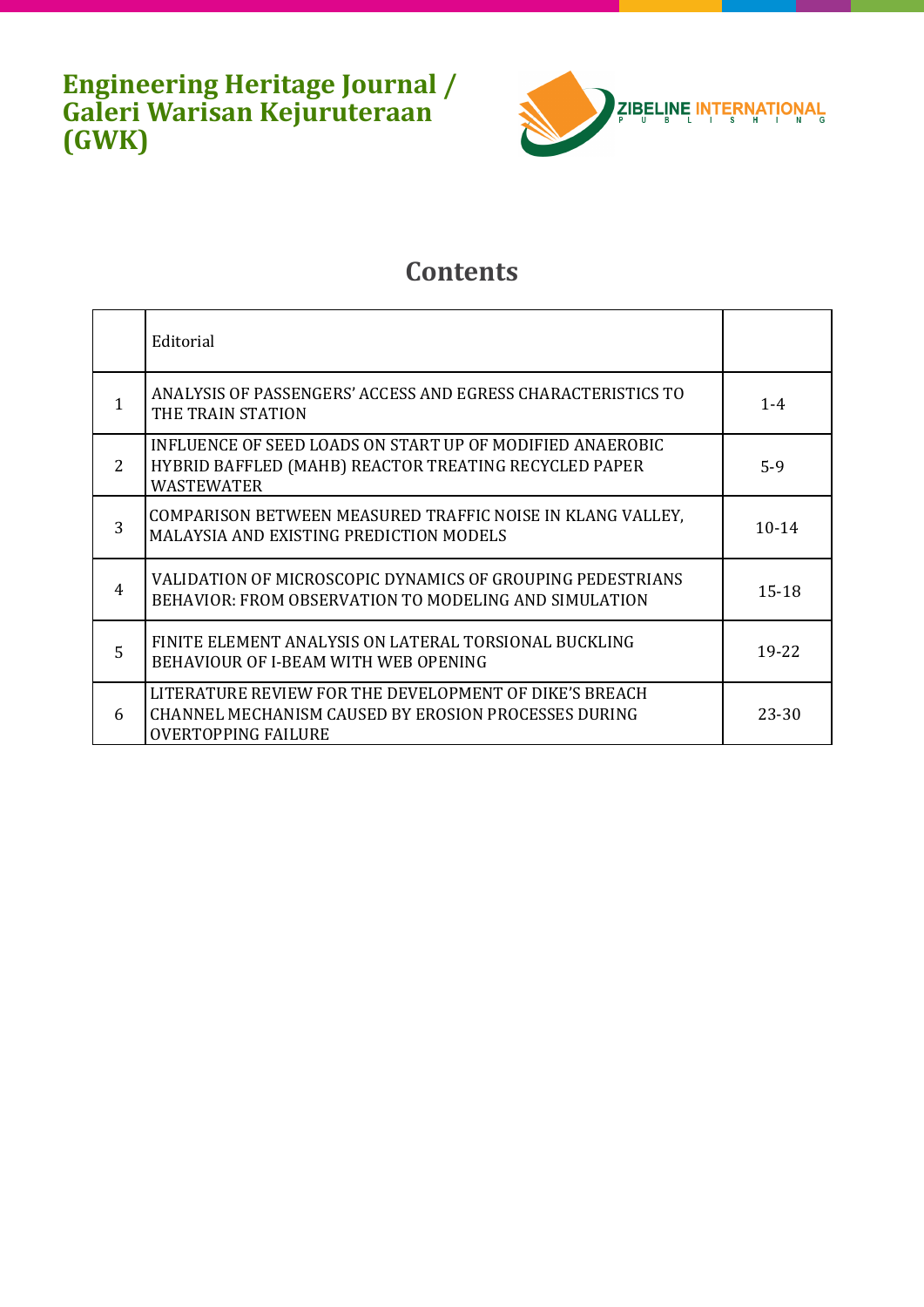

# **Editorial**

The prime objective of the Galeri Warisan Kejuruteraan (GWK) is to publish scientific and technical research contributions in the fields of civil and environmental engineering. GWK provide a medium by means of which fruits of these researches may be brought to the attention of world's civil communities In particular regard to the latter, the environmental preservation of natural media (soils and rocks) and the mitigation of soil pollutions, natural and technological risks are now not only major societal challenges, but they are also the source of scientific and technical developments that could be extremely beneficial.GWK focuses on all aspects of civil and environmental engineering and will accept the original research contributions (previously unpublished) from all areas of established engineering disciplines. The papers may be theoretical, experimental or both. Submissions are acceptable in both Bhasa Malaysia and English. We look forward to receive your scholarly work for publication in GWK.

# **Scientific Board**

### **Editor In Chief**

Dr. Nastaein Qamaruz Zaman School Of Civil Engineering, Universiti Sains Malaysia, Engineering Campus, Nibong Tebal, Pulau Pinang, Malaysia

### **Associate Editor**

Dr. Fadzli Mohamed Nazri School Of Civil Engineering, Universiti Sains Malaysia, Engineering Campus, Nibong Tebal, Pulau Pinang, Malaysia

Dr. Nur Sabahiah Abdul Sukor School Of Civil Engineering, Universiti Sains Malaysia, Engineering Campus, Nibong Tebal, Pulau Pinang, Malaysia

Dr Lau Woe Jye Advanced Membrane Technology Research Centre (AMTEC), Faculty of Petroleum and Renewable Energy Engineering, Universiti Teknologi Malaysia, 81310 Skudai, Johor.

Dr Hatijah Basri Fakulti Sains, Teknologi Dan Pembangunan Insan Universiti Tun Hussein Onn Malaysia Batu Pahat Johor

#### **Editorial Members**

Assoc. Prof. Aeslina Abdul Kadir Faculty of Civil and Environmental Engineering, Universiti Tun Hussein Onn (UTHM)

Dr. Noor Faizah Fitri Md. Yusof School of Civil Engineering, Universiti Sains Malaysia

Assoc. Prof. Norhayati Abd. Hamid Faculty of Civil Engineering, Universiti Teknologi Mara

Dr. Nor Hayati Abd Ghafar Faculty of Civil and Environmental Engineering, Universiti Tun Hussein Onn (UTHM)

Assoc. Prof. Fatimah De'nan School of Civil Engineering, Universiti Sains Malaysia

Dr. Mohd Ashraf Mohamad Ismail School of Civil Engineering, Universiti Sains Malaysia

Dr. Farid Ezanee Mohammad Ghazali School of Civil Engineering, Universiti Sains Malaysia

Assoc. Prof. Fadzil @ Padzil Hassan Faculty of Architecture Planning and Surveying, Universiti Teknologi Mara

Dr. Mohd. Remy Rozainy Mohd Arif Zainol School of Civil Engineering, Universiti Sains Malaysia